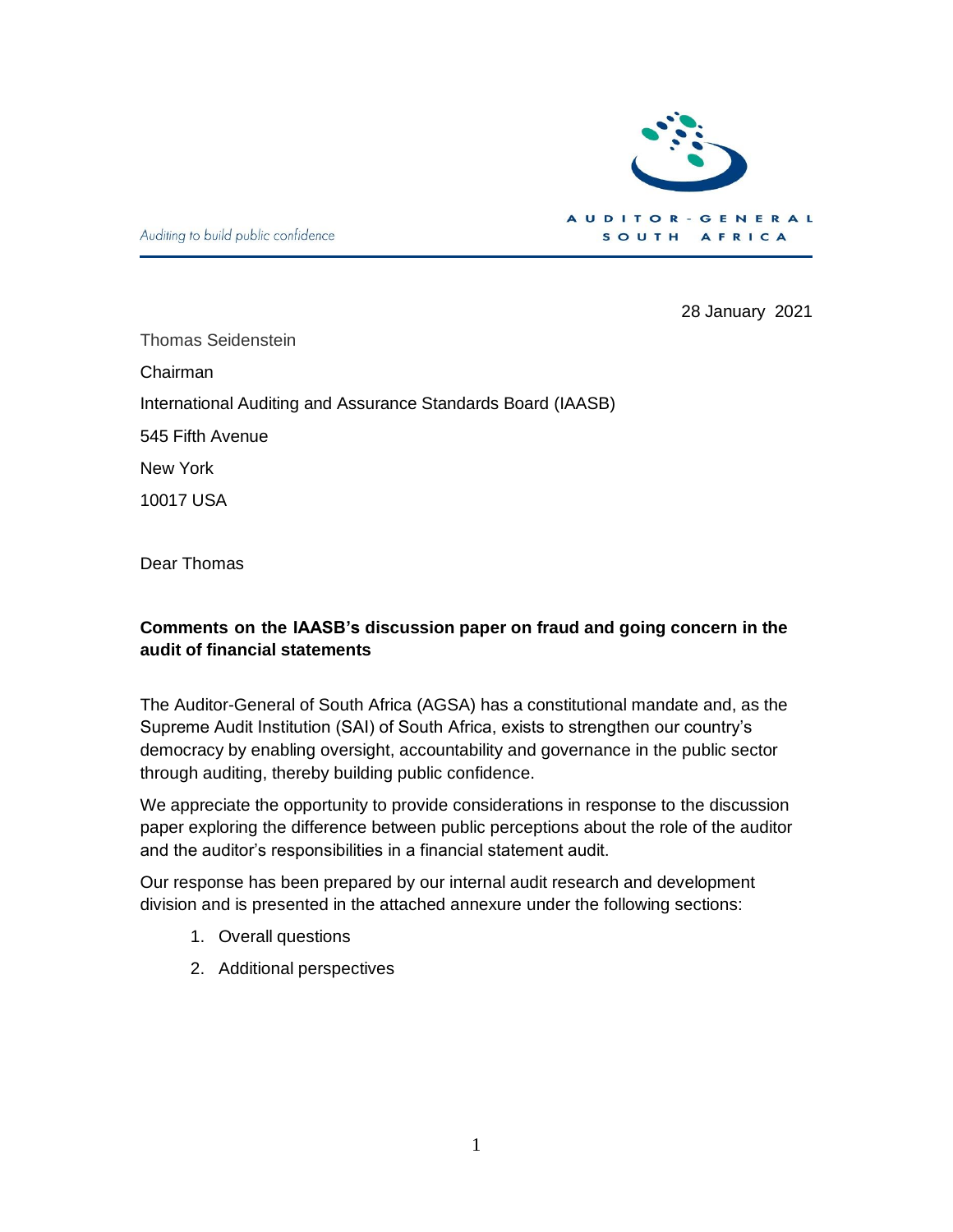If further clarity is required on any of our comments, kindly email us at [ardsupport@agsa.co.za.](mailto:ardsupport@agsa.co.za)

Yours sincerely

Alice Muller

**Acting National Leader: Auditor-General of South Africa**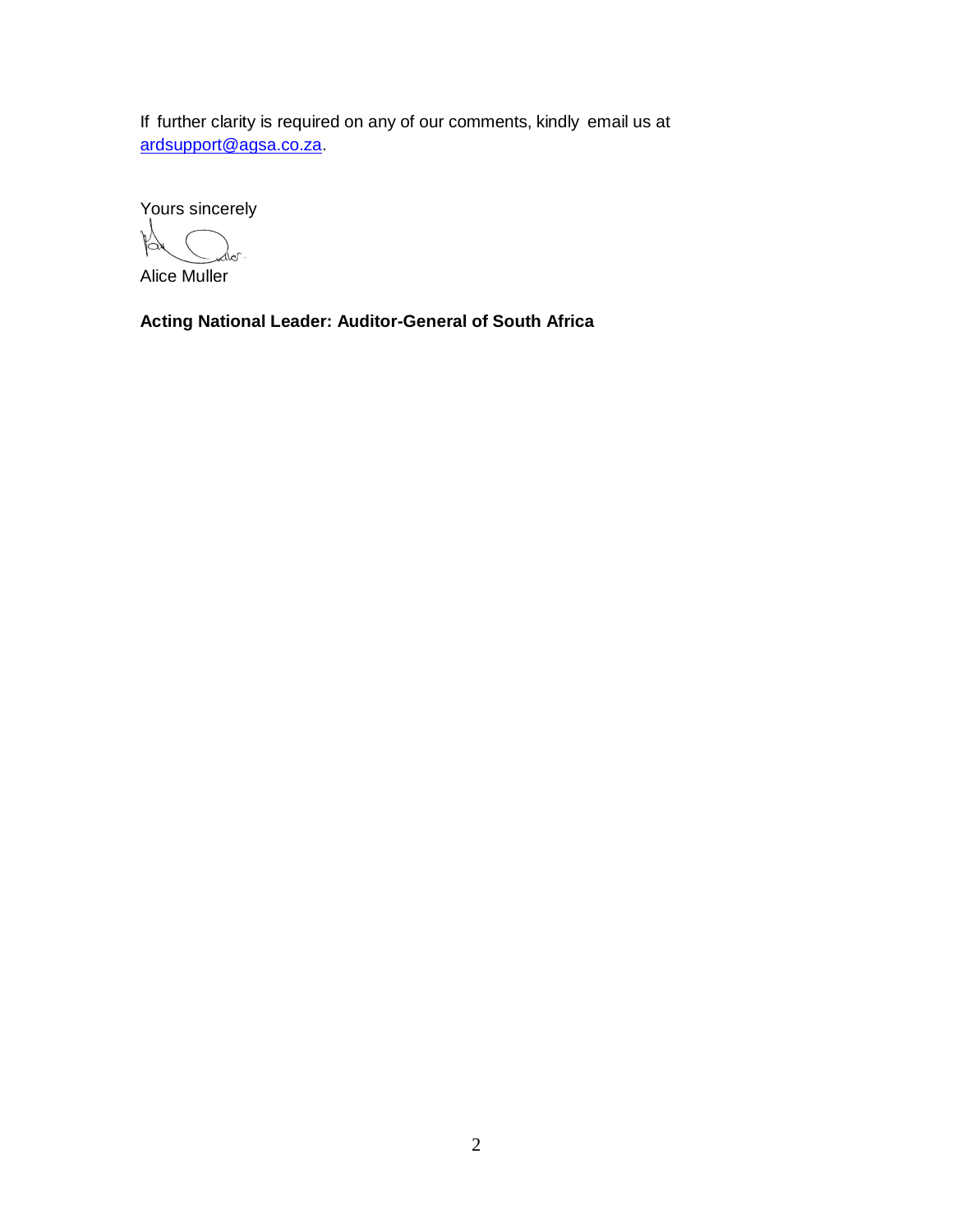# **ANNEXURE**

# **Overall questions**

#### *Question 1*

*In regard to the expectation gap (see Section I):*

*(a) What do you think is the main cause of the gap relating to fraud and going concern in an audit of financial statements?*

*(b) In your view what could be done, by the IAASB and/or others (please specify), to narrow the expectation gap related to fraud and going concern in an audit of financial statements?*

a) In our view, the main cause is the lack of understanding by users of the financial statements as to what the objective of an audit and the responsibilities of an auditor are. Users and the public at large do not understand what reasonable assurance means or that there are inherent limitations within an audit. The general public may also not understand that there is a difference between a regularity and a forensic audit and what the key differences are.

Unfortunately there is also an element of the incorrect application of the audit standards on fraud and going concern, partly due to the complexity of the standards and partly due to the limited application of professional scepticism by the auditors. Furthermore, the general public may not be regarded as a primary user of the financial statements, resulting in the information needs of the public not really being considered when planning the audit approach for fraud and going concern.

b) More guidance can be developed to help auditors better understand the fraud and going concern standards and how to apply these as well as how the needs of the general public may need to be considered.

Public awareness on the objective of an audit, the roles and responsibilities of an auditor and other role players such as management and those charged with governance as well as other areas of misconception with regard to audits can be increased through, for example, articles and journals in various media as well as social media posts.

Increased reporting related to the primary responsibility of management and those charged with governance for the assessment of going concern and the prevention and detection of fraud may be considered as part of the annual report. This could include specifying who is responsible for these functions as well as reporting on cases of fraud identified and the actions or consequences taken in response. This may provide some relevant information to the public and also serve as a deterrent to those considering to commit fraud. This may be a matter for IPSASB/IASB to consider.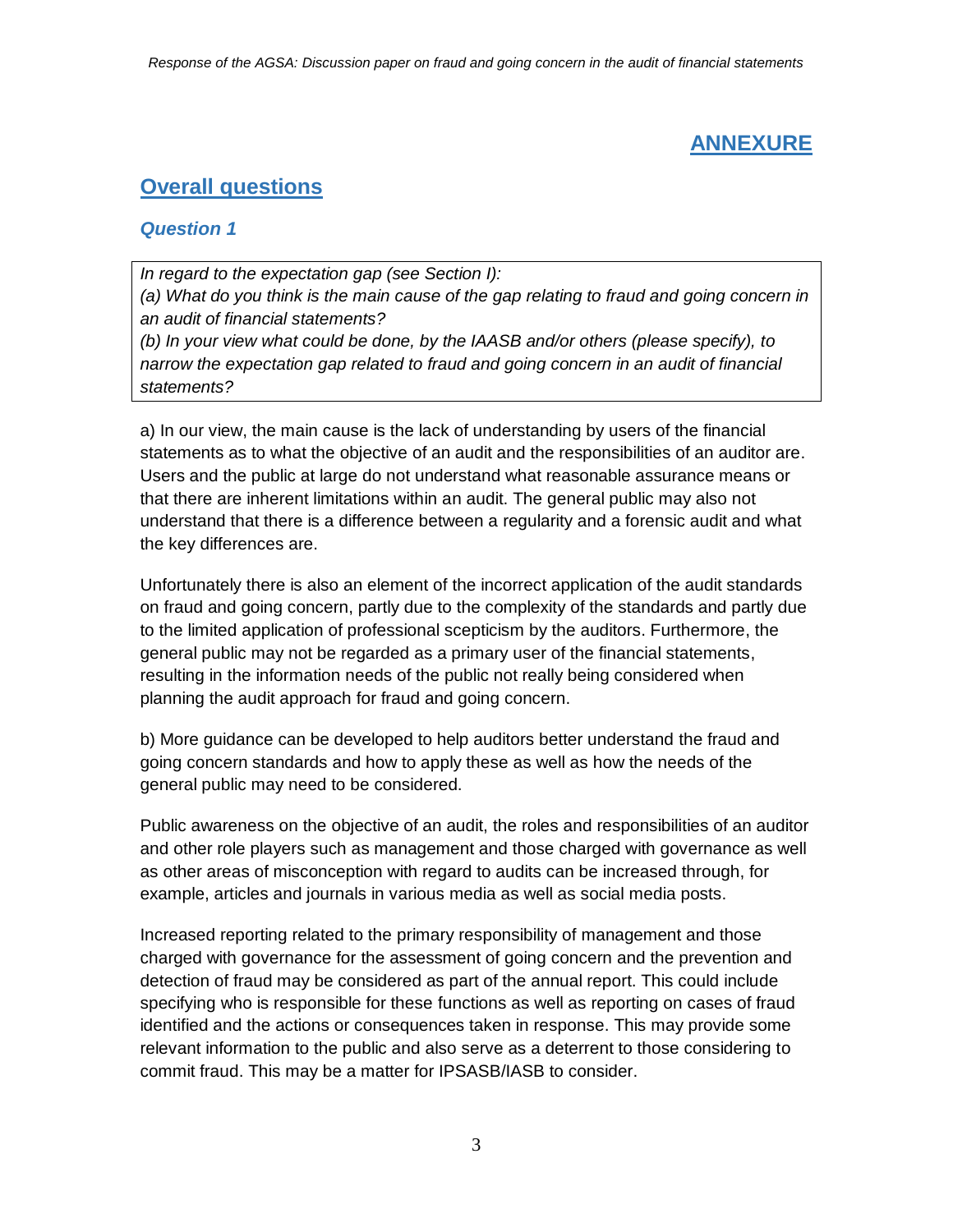## *Question 2*

*The discussion paper sets out the auditor's current requirements in relation to fraud in an audit of financial statements, and some of the issues and challenges that have been raised with respect to this (see Sections II and IV). In your view: (a) Should the auditor have enhanced or more requirements with regard to fraud in an audit of financial statements? If yes, in what areas? (b) Is there a need for enhanced procedures only for certain entities or in specific circumstances? If yes: (i) For what types of entities or in what circumstances? (ii) What enhancements are needed? (iii) Should these changes be made within the ISAs or outside the scope of an audit (e.g. a different engagement)? Please explain your answer. (c) Would requiring a "suspicious mindset" contribute to enhanced fraud identification when planning and performing the audit? Why or why not? (i) Should the IAASB enhance the auditor's considerations around fraud to include a "suspicious mindset?" If yes, for all audits or only in some circumstances? (d) Do you believe more transparency is needed about the auditor's work in relation to fraud in an audit of financial statements? If yes, what additional information is needed and how should this information be communicated? (e.g. in communication with those charged with governance, in the auditor's report, etc.)?*

a) Our experience is that the current standards include sufficient requirements for the auditor to do a good risk assessment. The auditor should, however, be encouraged to consider the need to involve a fraud expert during this process, especially in instances where a heightened risk of fraud is identified. We are of the view that where additional requirements are added, these should not be done in a way that broadens the scope of an audit beyond what is required to provide a reasonable assurance opinion and therefore results in the scope no longer being in line with the achievement of the objective of an audit.

An enhancement that could be made to the current requirements is for there to be a differentiation in approach between private sector and public sector audits, as the opportunities, pressures and rationalisations between these organisations differ. For example, the private sector may be more concerned with revenue recognition when considering the presumed risks of fraud, whereas public sector concerns are more likely to relate to public procurement and the incurrence of expenditure.

b) No, enhanced procedures are not recommended, but the training of auditors on forensics and how to identify risks of fraud as well as providing additional examples of fraud indicators may be considered.

c) Yes, but only for specific audit steps or specific areas where a heightened level of fraud risk is identified. The appropriate exercise of professional scepticism will be sufficient at an overall audit level. Having a suspicious mindset in approaching the audit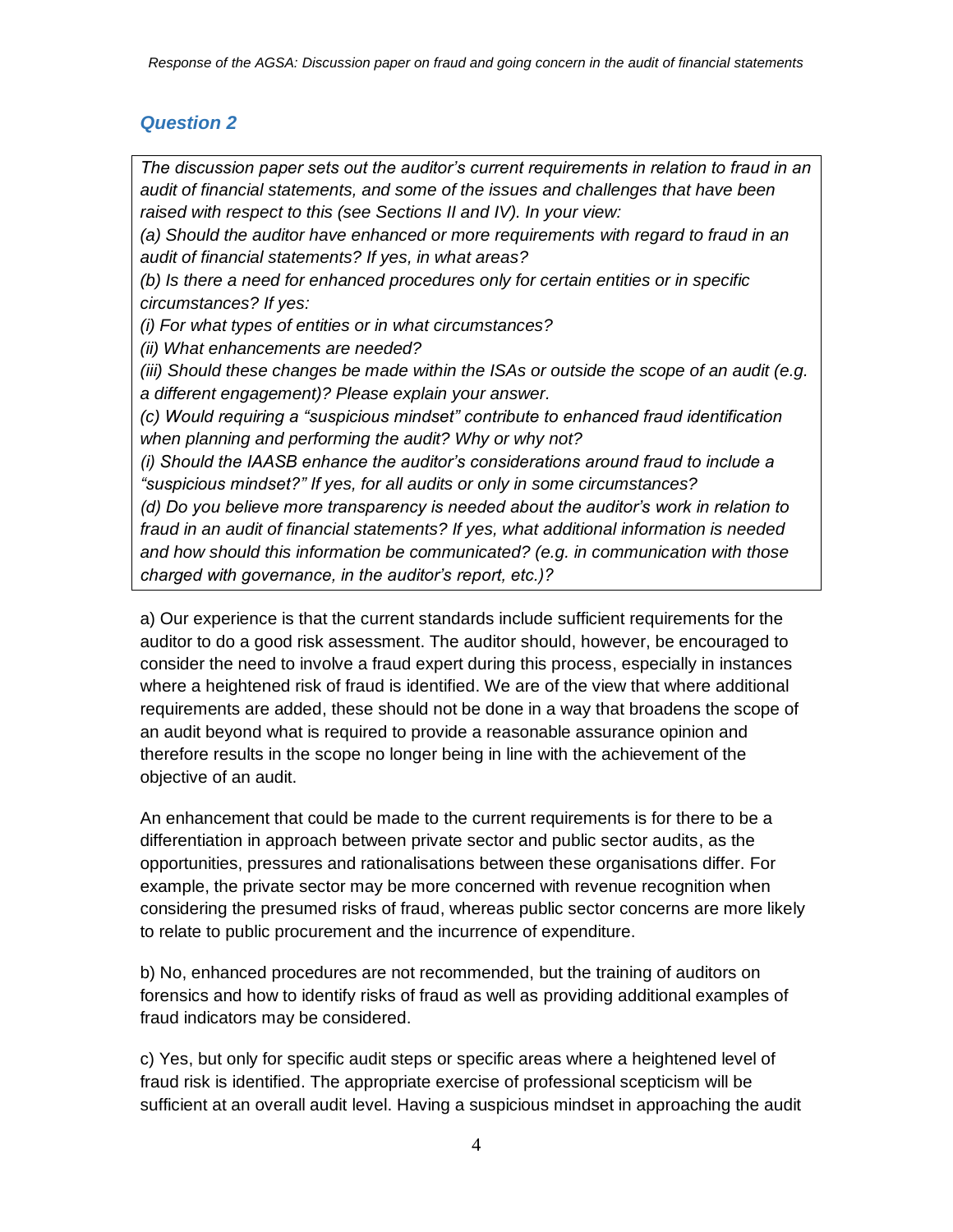in its entirety is likely to have a negative impact on the auditor's relationship with the auditee, which may be a hindrance to the execution of an effective and efficient audit. However, a suspicious mindset may be beneficial when carrying out specific steps and verifying specific accounts that are generally more prone to fraudulent reporting.

i) The IAASB could therefore consider enhancing the auditor's considerations with regard to certain accounts of auditees where these accounts could be more prone to fraudulent reporting due to the nature of their business. Examples of procedures to be carried out with a suspicious mindset include looking for sources of contradictory information that could bring into question certain estimates made by management. This could be required for all audits, but with consideration of whether the accounts and nature of the auditee's business could be indicative of an inherent fraud risk. Utilising fraud expertise to assist in executing certain audit procedures could prove helpful in this regard.

d) Yes, currently the audit work performed in response to fraud indicators is not reported on in the audit report. This may perhaps contribute to the public's view that auditors are not doing enough. We suggest utilising available avenues such as key audit matters to highlight significant matters related to fraud which the auditor would like to bring to the attention of the users of the financial statements. Communication of fraud-related matters to those charged with governance is already considered to be sufficient.

## *Question 3*

*This paper sets out the auditor's current requirements in relation to going concern in an audit of financial statements and some of the issues and challenges that have been raised with respect to this (see Sections III and IV). In your view:*

*(a) Should the auditor have enhanced or more requirements with regard to going concern in an audit of financial statements? If yes, in what areas?* 

*(b) Is there a need for enhanced procedures only for certain entities or in specific circumstances? If yes:*

*(i) For what types of entities or in what circumstances?*

*(ii) What enhancements are needed?*

*(iii) Should these changes be made within the ISAs or outside the scope of an audit* 

*(e.g., a different engagement)? Please explain your answer*

*(c) Do you believe more transparency is needed:*

*(i) About the auditor's work in relation to going concern in an audit of financial statements? If yes, what additional information is needed and how should this information be communicated?(e.g., in communications with those charged with governance, in the audit report, etc.)?*

*(ii) About going concern, outside of the auditor's work relating to going concern? If yes, what further information should be provided, where should this information be provided, and what action is required to put this into effect?*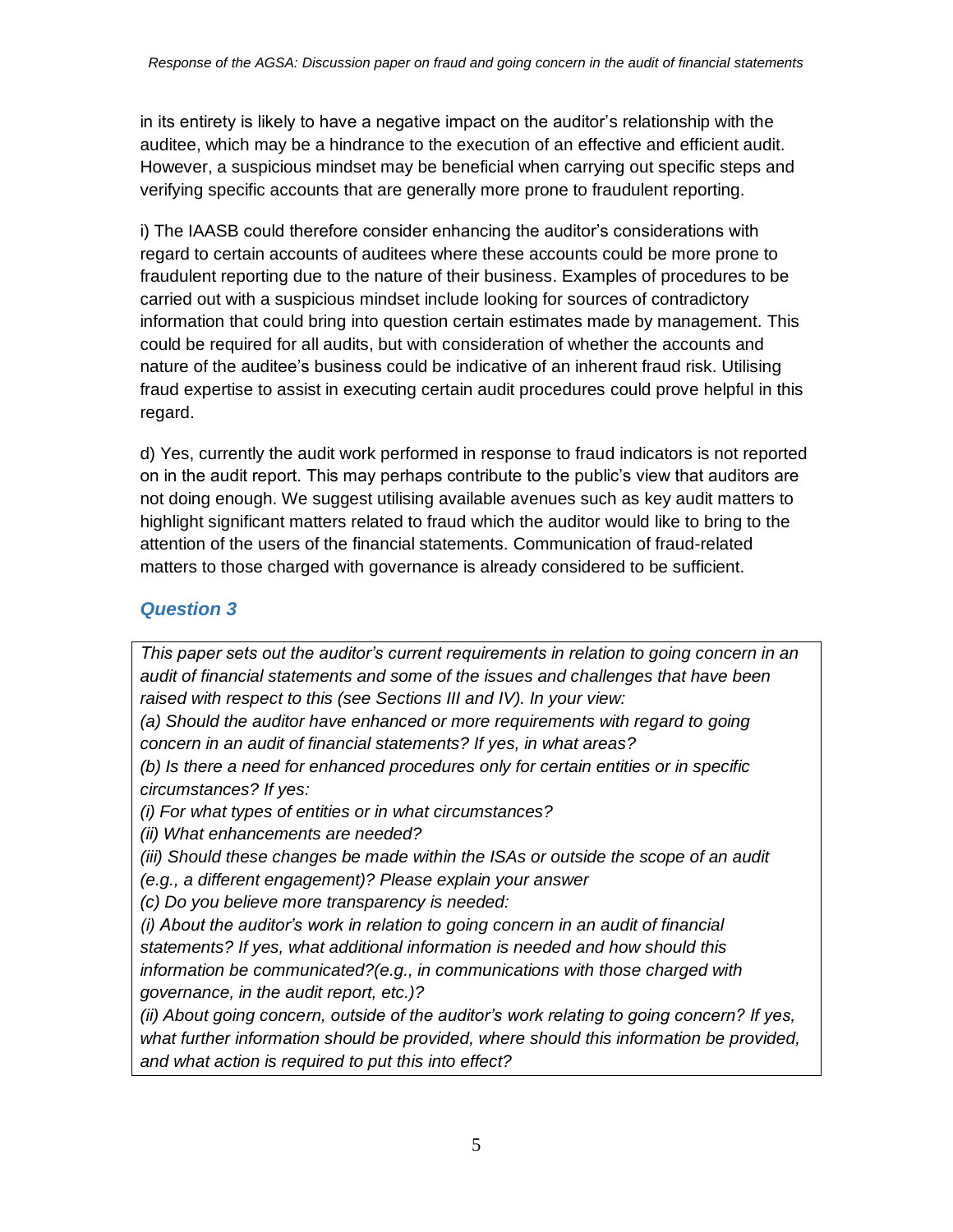a) We do not consider it necessary for all auditors in general to have enhanced or more requirements with regard to going concern in an audit of financial statements.

b) Enhanced procedures may, however, be considered for specific entities and related to specific circumstances:

(i) Enhanced procedures should only be considered for public interest entities.

(ii) Enhancements could be made with regard to the auditor's procedures on specific transactions that have a significant impact on going concern, such as revenue recognition, asset valuations and recognition of obligations. Specific procedures could also be considered to confirm that entities are honouring those obligations required from them to remain a going concern, such as the settlement of employee benefits and environmental obligations. These changes could be made within the ISAs.

c)(i) No, because if material uncertainties regarding going concern exist, then it is already reported in the audit report. The current requirements for communicating with those charged with governance on matters related to going concern are also considered to be sufficient.

c)(ii) Yes, as per the response to question 3(b)(ii), increased reporting may be considered on the honouring of obligations that may be significant to the auditee's continued going concern position. Auditees may be required to report on this as part of their annual reports and auditors could be required to follow up on these matters from the prior year's going concern assessment in a subsequent audit.

#### *Question 4*

*Are there any other matters the IAASB should consider as it progresses its work on fraud and going concern in an audit of financial statements?*

We are of the view that regularity auditors should be trained on matters such as the identification of fraud, verifying the authenticity of documentation and how to distinguish between acts that are intentional and those that are not intentional, as this could assist in identifying the perpetration of fraud. The purpose of the training would be to equip regularity auditors to be more alert and aware of possible fraudulent practices at their auditees.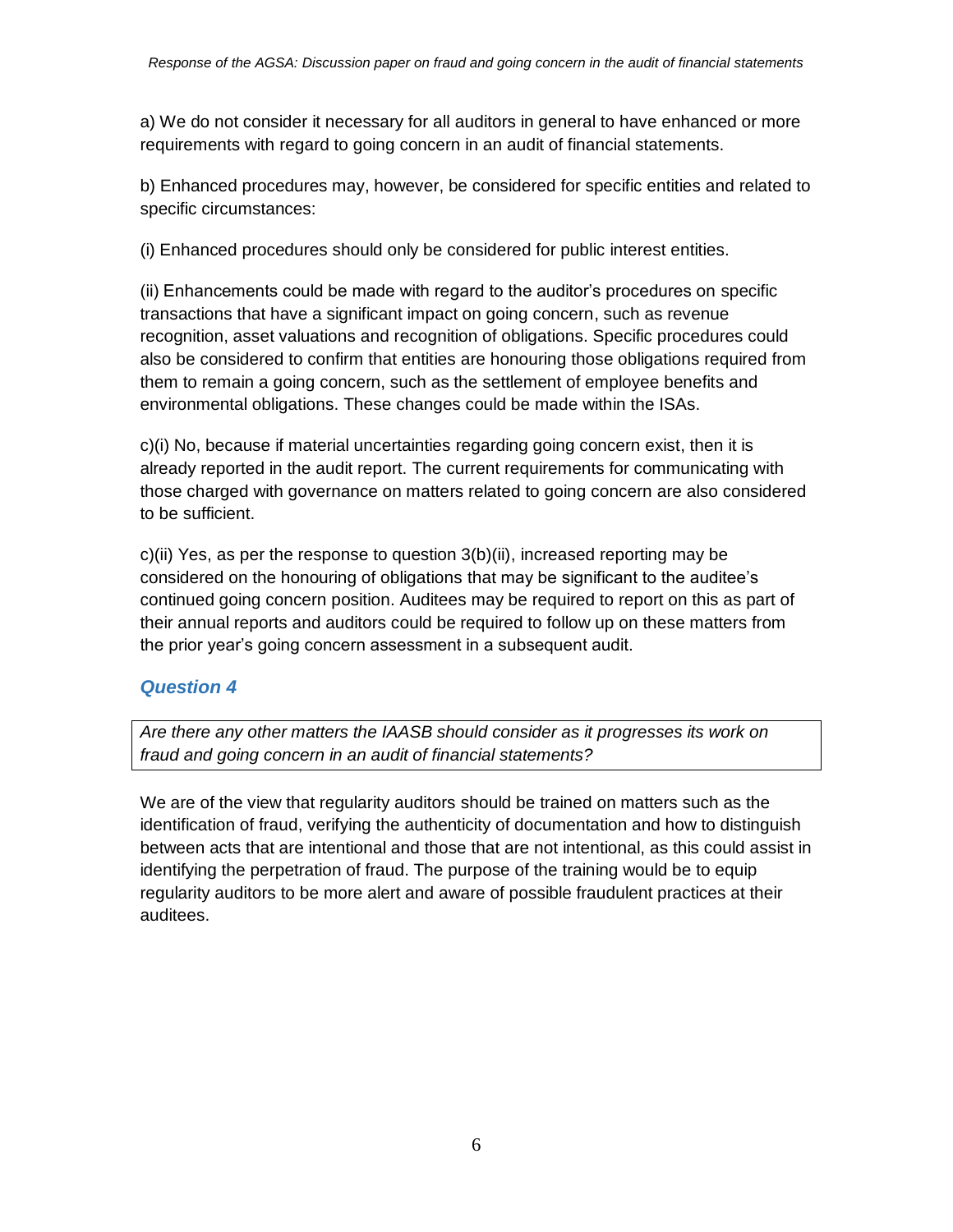## **Additional perspectives**

We also have the following perspectives to share on matters addressed in the discussion paper:

- Additional procedures that could be considered by the auditor in response to the possible impact of corporate culture on fraudulent financial reporting are tests, including computer-assisted audit techniques to identify conflicts of interest due to relationships between management and suppliers or customers.
- We are of the view that it would be beneficial to require the use of forensic specialists in circumstances where the pre-engagement procedures reveal a significant possibility of fraudulent activities. We already perform such an assessment as part of our audits at the AGSA and consequently require the involvement of fraud experts on relevant audits.
- The auditor should not have any specific responsibility with regard to nonmaterial fraud to guard against the unintended consequence of making the auditor responsible for the identification of all fraud.
- Although the auditor should not have any responsibility with regard to the identification of fraud related to third parties, the auditor cannot ignore it if it comes to his/her attention. Fraud related to third parties already detected by management or those charged with governance, or reported on by the media or investigating authorities, should be considered in terms of the impact that it may have on the risk of misstatement of the financial statements as well as its possible impact on the assessment of the integrity of management. There should also be a consideration of whether the auditor has any professional or ethical responsibility to alert another authority of such instances. To manage public perception, the auditor could also consider including reference to investigations currently underway with regard to his/her auditees in their audit reports.
- No additional engagement quality control review procedures are considered necessary as the current procedures already place sufficient focus on the discussion of significant matters and review of significant judgements, which in our view would include the assessment of, and response to, fraud risk at the auditee.
- We are of the view that entities should be required to assess their ability to continue as a going concern for longer than 12 months. Although there may be limitations in looking too far into the future, an assessment of 12 months may not provide enough information to the users of financial statements on whether the business is likely to remain financially viable in the foreseeable future. The assessment should include the current position of the entities as well as the impact of strategic risks they may face. We would suggest requiring an assessment for a period of between 18 and 24 months.